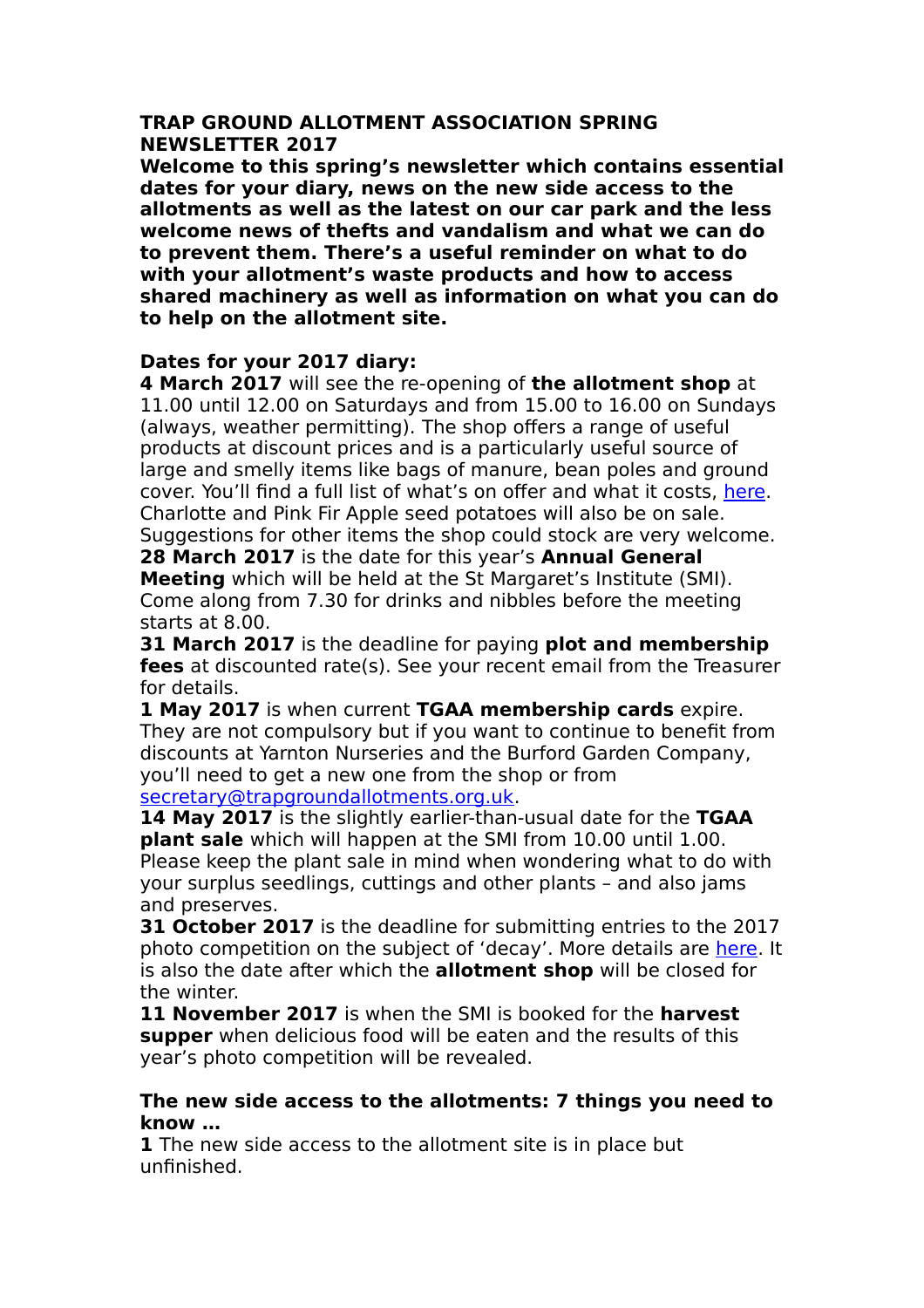**2** You can use the new bridge but you'll need to know the code to the combination lock on the temporary gate which is ?????.

**3** The bridge will have to close again for a few days when new fencing and gates arrive to finish off the lower end. So you'll have to go the slightly longer route down to Port Meadow during that time. **4** When all the work is complete, the gate at the bottom of the side bridge will have a proper lock on it like the one on the allotment gate on Port Meadow.

**5** The path at the bottom of the new side ramp on to the allotments is very muddy and churned up. As soon as the weather allows, contractors will be coming in to level the paths (and possibly reinforce them) and put them back to grass.

**6** The narrow path between the old pond and the new side ramp is narrow, muddy and perilous. Network Rail (NR) has promised us a fence to make the path useable so it's probably best to avoid using it until then.

**7** There's no saying when it will all be done but we hope shortly once better spring weather arrives.

# **Good news … about the TGAA car park**

The car park down the side of the new ramp up to the railway foot bridge is very nearly complete bar a few finishing touches. It already has twelve useable car-parking spaces one of which will be used to house four bike racks. There is also a sign to make it clear that the car park is for the use of allotment members only.

# **Bad news … about vandalism and theft and what's to be done about it**

Last year saw an unusual spate of wanton and unpleasant damage to sheds and idiosyncratic theft of property. Our stock fence has made the site more secure but we have identified a few areas – including the new side access on to the allotments – which are vulnerable to intrusion and where people have climbed in. We will do what we can to improve this and make entry difficult such as planting prickly plants and the use of anti-climb paint. Please do not reveal the access codes to anyone who is not a trusted helper well known to you.

# **What to do with waste from the allotment**

There are several ways of dealing with waste produced on the allotments. If it's compostable – such as weeds and other green waste – take it to the **communal compost**. If it's not compostable but can be burned, take it to the **communal bonfire**. Any rubble you dig up can go to the **rubble bank** (we use it to strengthen paths where they are rutted or soft) to the left of the communal compost shed. Anything else can be put in the **skip** by the allotment shop. However, on no account put asbestos or any other hazardous material in the skip as it is illegal. And please don't bring things from home to discard in our skip.